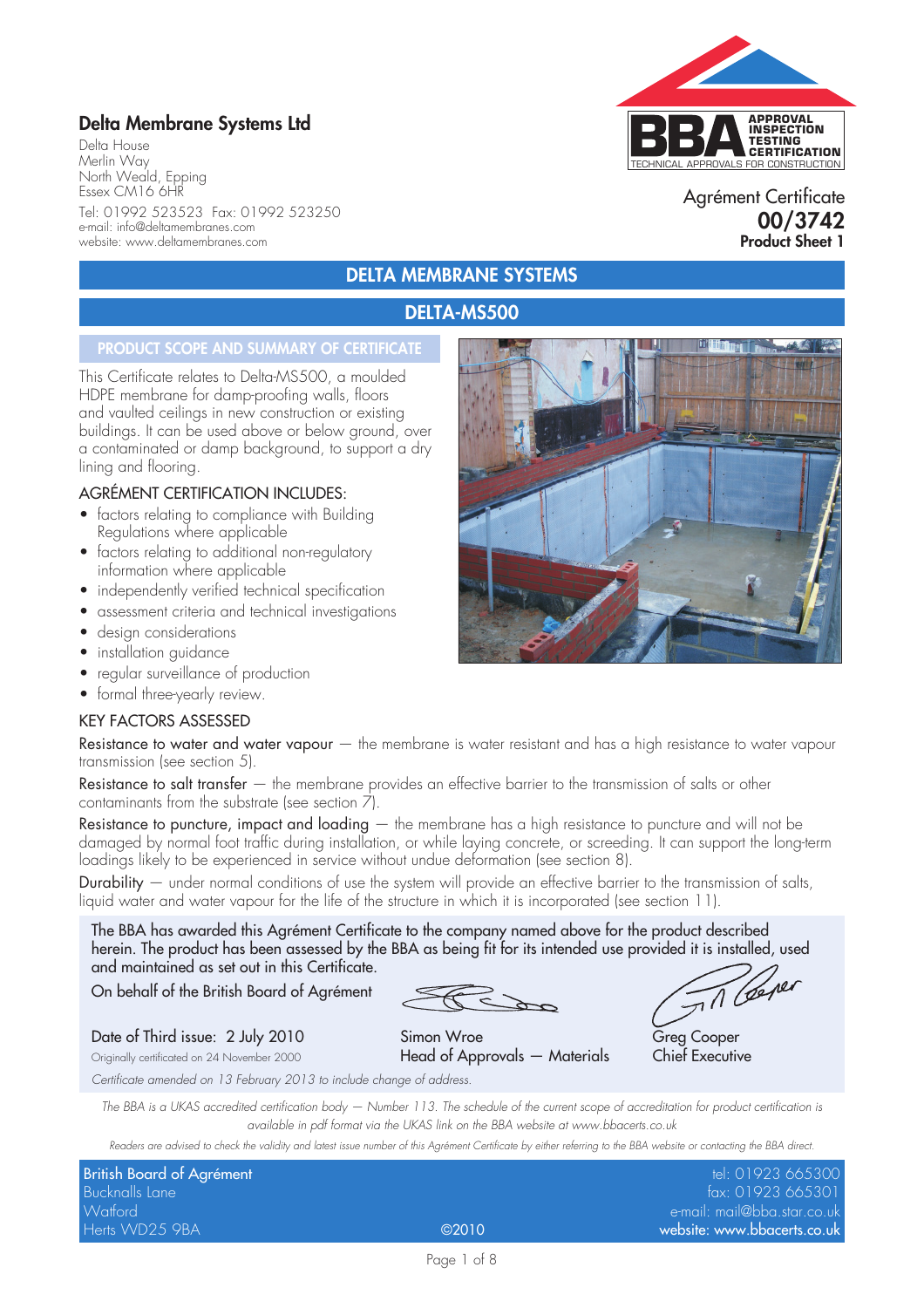# **Regulations**

ولاستح

In the opinion of the BBA, Delta-MS500, if used in accordance with the provisions of this Certificate, will meet or contribute to meeting the relevant requirements of the following Building Regulations:

#### **The Building Regulations 2000 (as amended) (England and Wales)**

For new construction and a 'Material Change of Use' of an existing building, as defined in Regulation 5a

| Requirement: $C2(a)(b)$   | Resistance to moisture                                                                         |
|---------------------------|------------------------------------------------------------------------------------------------|
| Comment:                  | The system adequately resists the passage of moisture. See section 5.1 of this Certificate.    |
| Requirement: Requlation 7 | Materials and workmanship                                                                      |
| Comment:                  | The system is acceptable. See section 11 and the <i>Installation</i> part of this Certificate. |

## **The Building (Scotland) Regulations 2004 (as amended)**

#### For new construction and a 'Conversion' of an existing building, as defined in Regulation 4

| Regulation: | 8(1)   | Fitness and durability of materials and workmanship                                                                                                                                                                                                   |  |
|-------------|--------|-------------------------------------------------------------------------------------------------------------------------------------------------------------------------------------------------------------------------------------------------------|--|
| Comment:    |        | The system is acceptable. See section 11 and the Installation part of this Certificate.                                                                                                                                                               |  |
| Regulation: | 9      | Building standards $-$ construction                                                                                                                                                                                                                   |  |
| Standard:   | 3.3    | Flooding and ground water                                                                                                                                                                                                                             |  |
| Comment:    |        | The system can contribute to minimising or eliminating the effects of flooding on the building fabric and/or<br>the building element, with reference to clause $3.3.1$ ( $1/1/2$ ). See section 5.1 of this Certificate.                              |  |
| Standard:   | 3.4    | Moisture from the ground                                                                                                                                                                                                                              |  |
| Comment:    |        | The system adequately resists the passage of moisture, with reference to clauses $3.4.1^{(1)(2)}$ , $3.4.2^{(1)(2)}$ ,<br>$3.4.5^{(1)(2)}$ , $3.4.6^{(1)(2)}$ and $3.4.7^{(1)(2)}$ . See section 5.1 of this Certificate.                             |  |
| Standard:   | 3.6(a) | Surface water drainage                                                                                                                                                                                                                                |  |
| Comment:    |        | The system can contribute to satisfying this Standard, with reference to clause 3.6.3(1)(2). See section 5.1 of<br>this Certificate.                                                                                                                  |  |
| Standard:   | 3.10   | Precipitation                                                                                                                                                                                                                                         |  |
| Comment:    |        | The system adequately resists the passage of moisture, with reference to clause 3.10.1 <sup>(1)(2)</sup> . See section<br>5.1 of this Certificate.                                                                                                    |  |
| Regulation: | 12     | Building standards $-$ conversions                                                                                                                                                                                                                    |  |
| Comment:    |        | All comments given for this system under Regulation 9, also apply to this Regulation, with reference to<br>clause 0.12.1 <sup>(1)(2)</sup> and Schedule 6 <sup>(1)(2)</sup> .<br>Technical Handbook (Domestic).<br>Technical Handbook (Non-Domestic). |  |

# **The Building Regulations (Northern Ireland) 2000 (as amended)**

| For new construction and a 'Material Change of Use' of an existing building, as defined in Regulation A9 |          |                                                                                             |
|----------------------------------------------------------------------------------------------------------|----------|---------------------------------------------------------------------------------------------|
| Regulation: B2                                                                                           |          | Fitness of materials and workmanship                                                        |
| Comment:                                                                                                 |          | The system is acceptable. See section 11 and the Installation part of this Certificate.     |
| Regulation:                                                                                              | C4(a)(b) | Resistance to ground moisture and weather                                                   |
| Comment:                                                                                                 |          | The system adequately resists the passage of moisture. See section 5.1 of this Certificate. |

#### **Construction (Design and Management) Regulations 2007**

#### **Construction (Design and Management) Regulations (Northern Ireland) 2007**

Information in this Certificate may assist the client, CDM co-ordinator, designer and contractors to address their obligations under these Regulations.

See section: 1 *Description* (1.2) of this Certificate

# Non-regulatory Information

#### **NHBC Standards 2008**

NHBC accepts the use of Delta-MS500, when installed and used in accordance with this Certificate, in relation to *NHBC Standards*, Chapter 5.1 *Substructure and ground bearing floors* and 5.2 *Suspended ground floors*.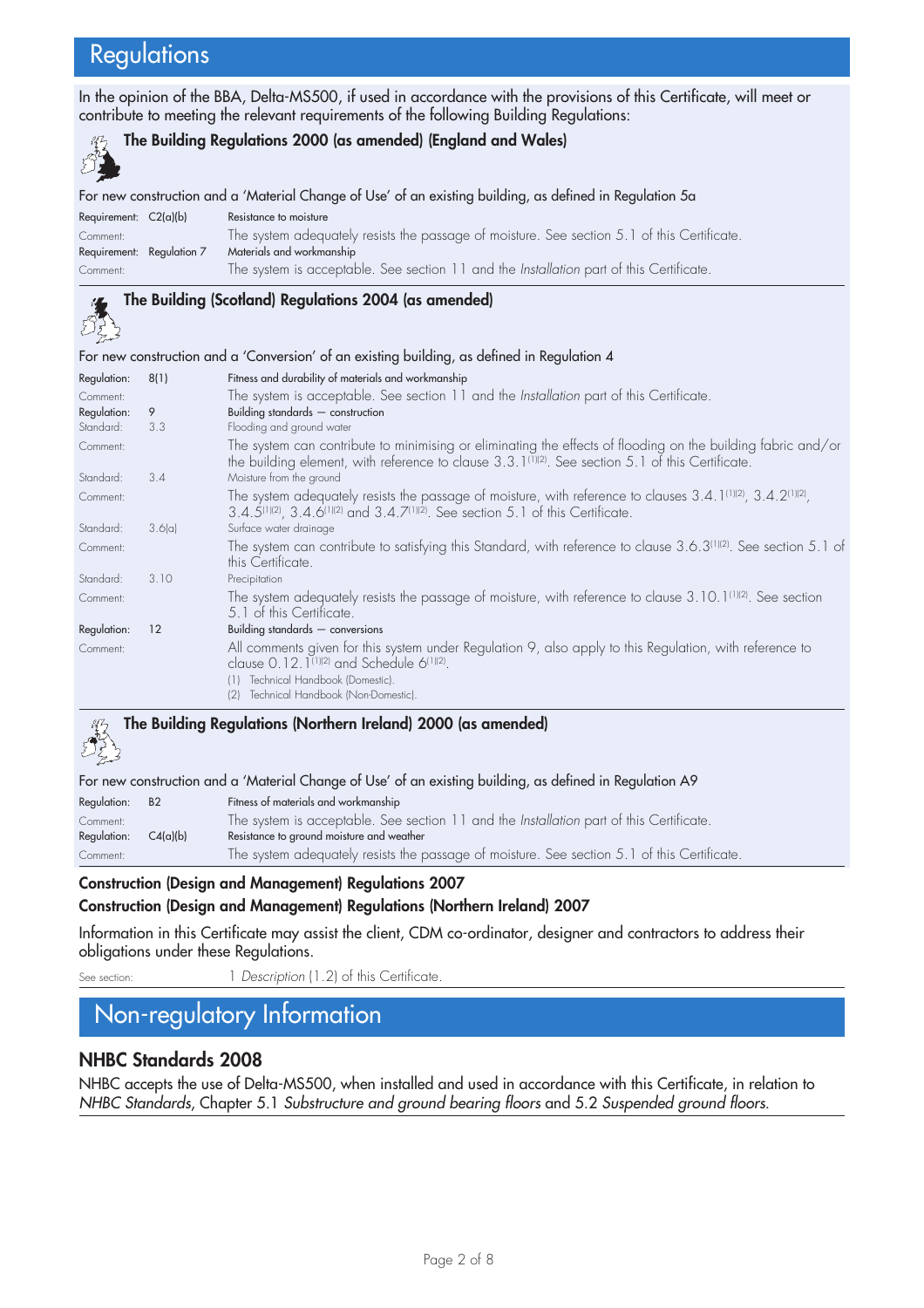### **1 Description**

1.1 Delta-MS500 membrane is a translucent, high-density polyethylene (HDPE) sheet with moulded studs, for use as a damp-proofing membrane. The membrane is available in the following dimensions:

| Thickness (mm)                      | 06          |
|-------------------------------------|-------------|
| Stud height (mm)                    | 8           |
| Weight per unit area ( $kg·m-2$ )   | 0.5         |
| Roll length (m)                     | 20.0        |
| Roll width (m) <sup>(1)</sup>       | 2.0 and 2.4 |
| Weight per roll (kg)                | 22 and 26   |
| Air gap volume (I·m <sup>-2</sup> ) | 5.3         |

(1) Includes a 70 mm flanged stud-free area for overlapping sheets.

1.2 The membrane is formed in a continuous process in which HDPE is extruded into sheets and the studs impression formed.

1.3 Quality control is exercised over raw materials, during manufacture and on the final product.

1.4 Ancillary items used with the membrane include:

- Delta Qwik-Seal Plug a plastic plug supplied with preformed rubber seal for use in masonry walls and concrete (see Figure 1)
- Delta Plug glass-filled nylon plug for use in masonry walls and concrete (see Figure 2)
- Delta Tape black butyl tape for sealing joints in the membrane
- Delta Rope black butyl beading for sealing the membrane around pipes and openings, joining floor and wall membranes, and to seal around the head of the Delta Plugs prior to fixing the membrane
- $\Delta$  Delta Mastic  $-$  an acrylic sealant for sealing the membrane around pipes and openings
- Delta Corner Strip a self-adhesive membrane strip for sealing junctions between walls and floors, and for sealing joints at corners
- Delta Primer a solvent-based primer for sealing porous substrates prior to application of the Delta range of butyl-based sealing products.



*Figure 2 Delta Plug fixing detail*



Page 3 of 8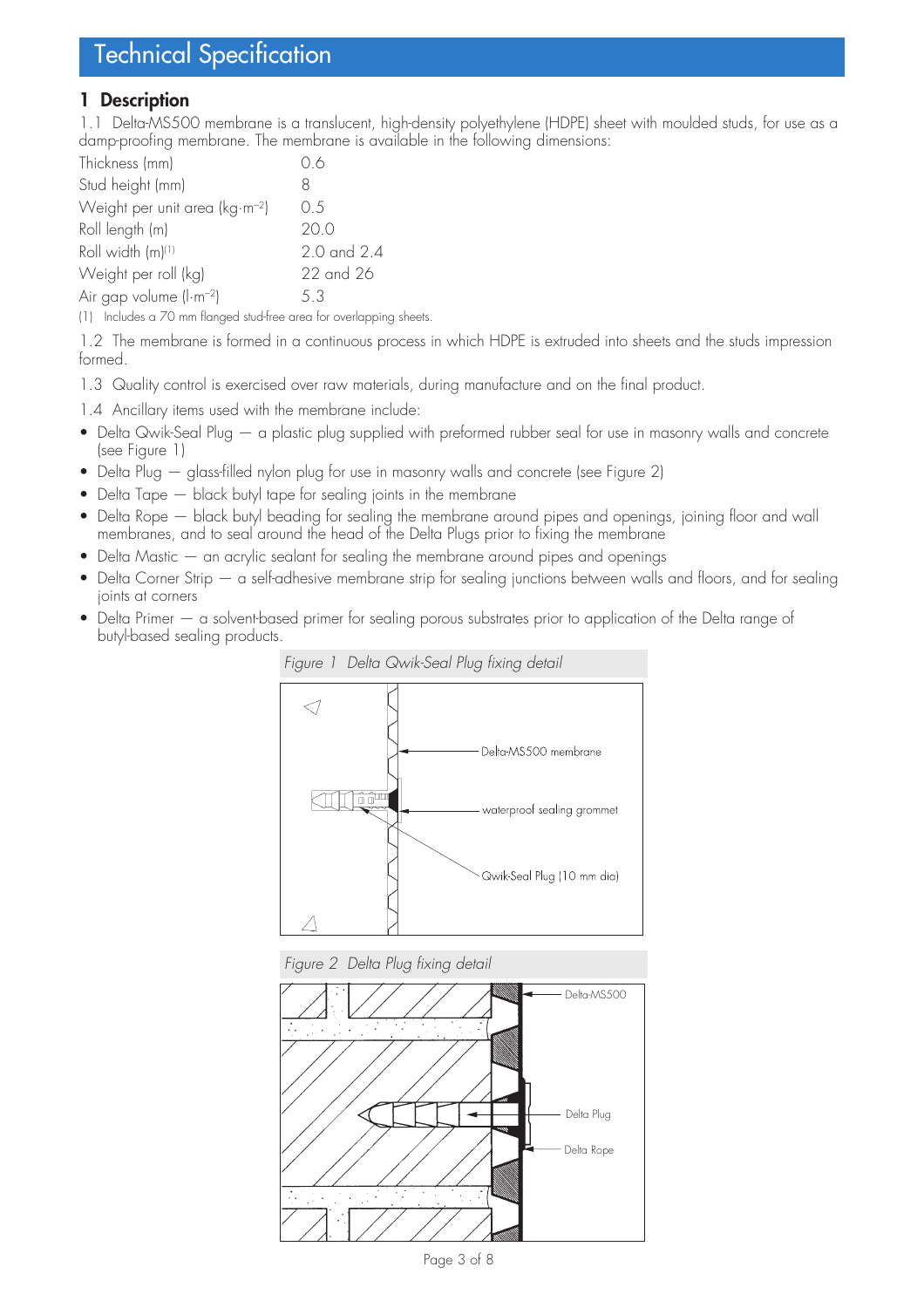## **2 Delivery and site handling**

2.1 The membrane is delivered to site in rolls secured with outer wrapping, and a headband bearing the product and manufacturer's name.

- 2.2 Rolls should be stored on end, under cover and protected from sharp objects, sunlight and high temperatures.
- 2.3 The packaging details of the ancillary items are shown in Table 1.

| Table 1<br>Packaging details |                                                   |                                          |  |
|------------------------------|---------------------------------------------------|------------------------------------------|--|
| Item                         | Dimensions/volume                                 | Packaging/quantity                       |  |
| Delta Qwik-Seal Plug         | 10 mm diameter<br>58 mm long                      | Boxes of 100                             |  |
| Delta Plug                   | 11 mm diameter<br>70 mm long                      | Boxes of 100 or 1000                     |  |
| Delta Tape                   | $22.5 \text{ m}$ long<br>28 mm wide<br>2 mm thick | 1 roll per box<br>10 rolls per outer box |  |
| Delta Rope                   | 4.75 m long<br>10 mm diameter                     | 1 roll per box<br>10 rolls per outer box |  |
| Delta Mastic                 | 0.4 litre cartridge                               | 24 cartridges per box                    |  |
| Delta Corner Strip           | 20 m long<br>$1.50$ mm wide                       | Single rolls<br>4 rolls per box          |  |
| Delta Primer                 | 5 litre                                           | Single 5 litre tin                       |  |

2.4 Delta Primer is classified as 'harmful' and 'flammable' under *The Chemicals (Hazard Information and Packaging for Supply) Regulations 2009* (CHIP4) and should be stored in a cool place away from naked flames.

# Assessment and Technical Investigations

The following is a summary of the assessment and technical investigations carried out on Delta-MS500.

## Design Considerations

## **3 Use**

3.1 Delta-MS500 is used as damp-proofing on walls, floors and vaulted ceilings, above and below ground, in new construction or in existing buildings over a contaminated or damp background. It can support a dry lining, screed or flooring, in the following situations:

- on damp walls and floors in underground situations subject to high groundwater levels, and perennial moisture
- on vaulted ceilings of archways or cellars subject to water ingress
- in conjunction with a remedial dpc system where the walls and floors have a high salt content, and/or it is necessary to complete the installation immediately without allowing a period for initial drying
- over walls and floors which have a friable or painted surface, are contaminated (eg with oil or mould), or have a high salt content
- as a waterproofing membrane in areas subject to vibration.
- 3.2 Depending on the application required and the site conditions, the membrane may be used as:
- an underfloor damp-proof membrane
- a dry lining for walls, ventilated into the room via aeration slots at the top and bottom of the wall or via passive air vents, where access through an external wall is available
- a sealed system covering wall, floor and ceiling with provision made for disposing of water build-up behind the membrane via a sump and pump.
- 3.3 The membrane has not been assessed for use in chemically contaminated areas, such as brownfield sites.

3.4 The membrane consists of 0.6 mm thick HDPE and, in the opinion of the BBA, meets the requirement for a radon barrier according to BRE Report (BR 211 : 1999) *Radon : guidance on protective measures for new dwellings*. However, the effectiveness of the joint sealing system used with Delta-MS500 has not been assessed against radon by the BBA and is outside the scope of this Certificate.

3.5 The system is satisfactory for use in Type C (drained protection) constructions in accordance with BS 8102 : 2009.

3.6 Under normal operating conditions the membrane is not affected by underfloor heating.

## **4 Practicability of installation**

The membrane should only be installed by installers who have been trained and approved by the Certificate holder, or by competent specialist contractors.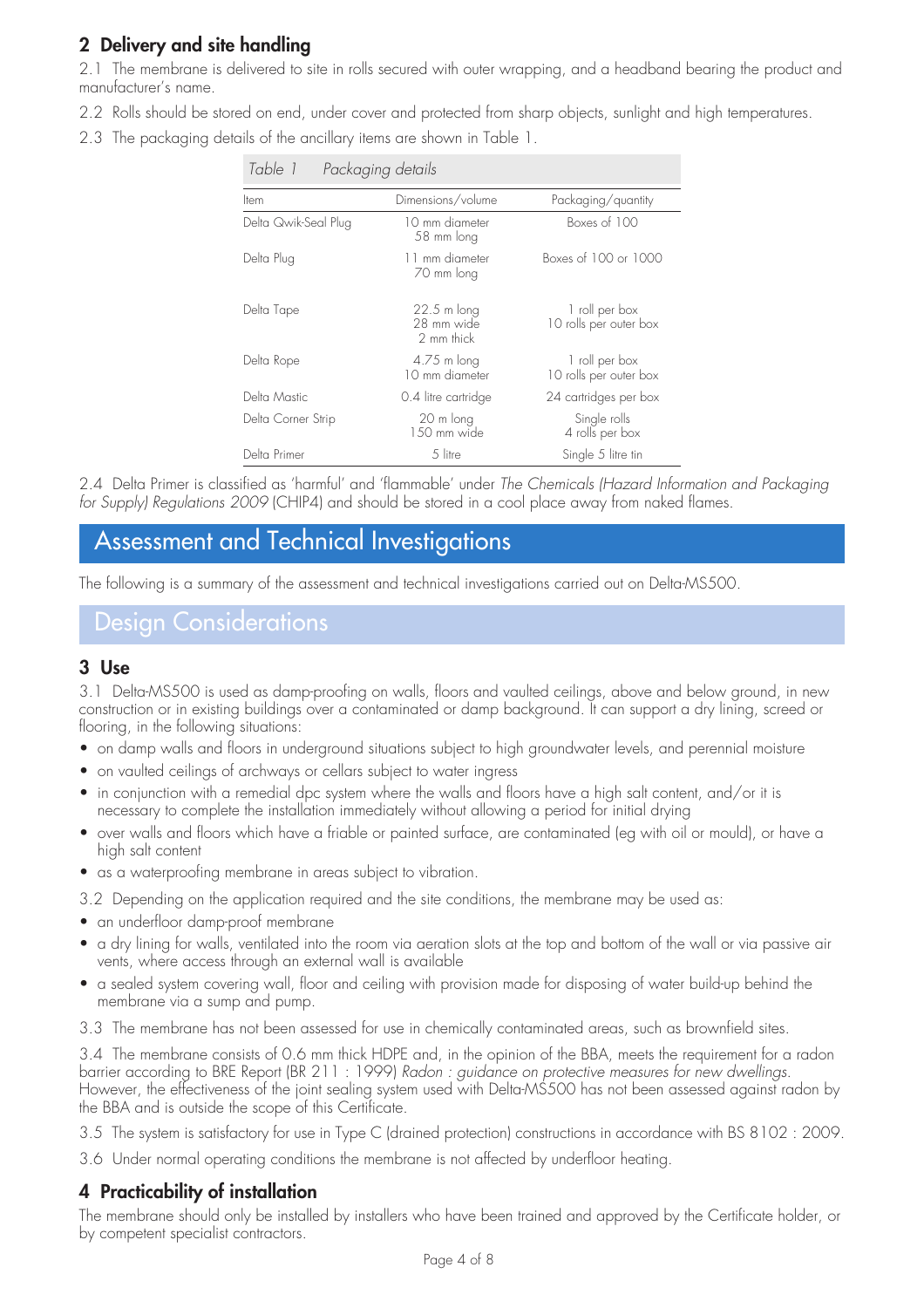### **5 Resistance to water and water vapour**

 $\blacklozenge$  5.1 The membrane is water resistant and has a high resistance to water vapour transmission. However, the system as installed is not resistant to hydrostatic pressure and, consequently, the measures described in the *Installation* part of this Certificate must be followed to ensure that the membrane acts as a drainage layer with no excessive build-up of water behind the system.

5.2 All joints and fixings must be sealed with Delta sealing products, and drainage channels and gullies, or sumps and pumps should be installed as necessary to disperse excess or standing water.

## **6 Risk of condensation**

6.1 As with any room, there is a need to control the generation and dispersal of moisture in the internal environment and to select appropriate and robust designs to minimise the risk of both surface and interstitial condensation, especially where insulation is used over the membrane.

6.2 In common with most waterproofing membranes, the product has a very high resistance to vapour diffusion, and when placed on the cold side of a construction may increase the risk of interstitial condensation. A calculation should be carried out to BS 5250 : 2002 and designers should consider appropriate techniques for managing the safe egress of moisture vapour with care (such as control of the internal room environment or use of a vapour control layer on the warm side of the insulation), and in particular the effect of moisture on any materials at or in contact with materials below the local dew-point.

### **7 Resistance to salt transfer**

The membrane provides an effective barrier to the transmission of salts or other contaminants from the substrate.

#### **8 Resistance to puncture, impact and loading**

8.1 The membrane has a high resistance to puncture and will not be damaged by normal foot traffic during installation or while laying concrete or screeding to BS 8204-1 : 2003.

8.2 The membrane can support the long-term imposed loadings defined in NA to BS EN 1991-1-1 : 2002, Table NA.2, categories A to D, without undue deformation.

### **9 Wall-mounted fittings**

Wall-mounted fittings (apart from lightweight items such as framed pictures) should be fixed where possible into battens, whose position and number of support fixings into the loadbearing structure are predetermined. Only in exceptional circumstances should fittings be fixed (using proprietary fixings) through the membrane and lining board to the loadbearing structure behind. Holes made in the membrane must be repaired in accordance with the Certificate holder's recommended procedures.

### **10 Maintenance**

10.1 As the membrane is confined within a wall or floor space and has suitable durability (see section 11), maintenance is not required.

10.2 Regular maintenance of all gullies, sumps and pumps must be conducted to ensure that a build-up of water does not occur behind the membrane.

### **11 Durability**

Under normal conditions of use the system will provide an effective barrier to the transmission of salts, liquid water and water vapour for the life of the structure in which it is incorporated.

## **Installation**

### **12 Survey**

12.1 Where the property is below ground, or where conditions are damp, a full survey is necessary by a specialist waterproofing surveyor to diagnose the cause and to establish if treatment is required.

12.2 If rising damp to above-ground elevations is found, a remedial treatment is conducted in accordance with the relevant Agrément Certificate, BS 6576 : 2005 and the Property Care Association *Code of Practice for Installation of Remedial Damp-proof Courses in Masonry Walls*.

12.3 Appropriate remedial measures are taken to rectify major causes of damp conditions or water ingress, and to repair structural defects.

### **13 Surface preparation**

13.1 When used in new constructions, the concrete base must be laid in accordance with BS 8204-1 : 2003.

13.2 If a board covering is to be laid directly on the membrane, the concrete base must have a surface regularity with a maximum permissible departure of 5 mm from the underside of a 2 m straight edge, resting in contact with the floor, in accordance with BS 8204-1 : 2003.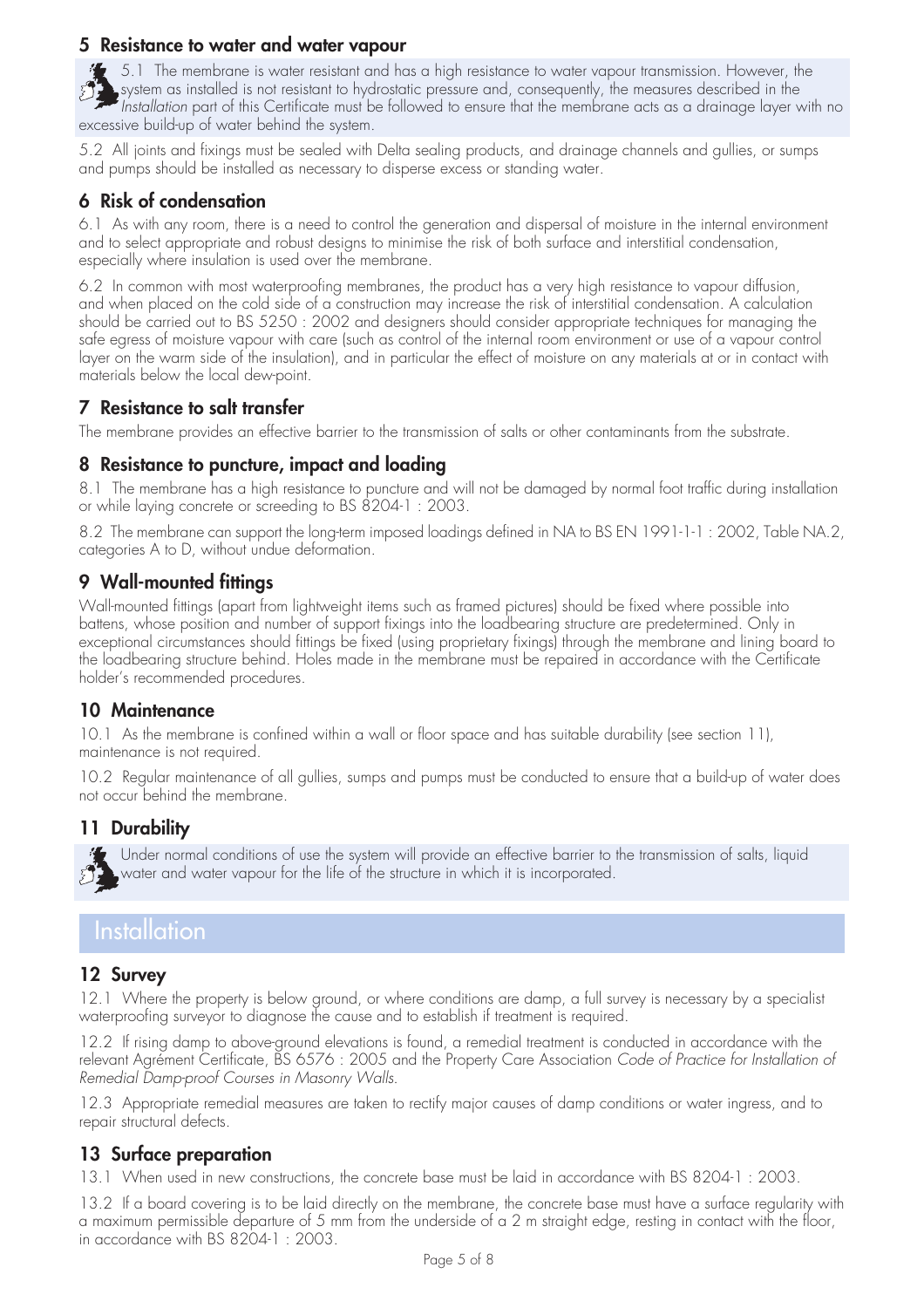13.3 When used in existing buildings any unsound plaster, render or screed is removed to expose the substrate and cleaned with a stiff brush to remove loose material, laitance, salt residue, mould or adhesive. If mould is present the substrate is treated with a fungicidal wash.

13.4 Uneven floor substrates should be dubbed out with a cement-sand (1:4) or cement-lime-sand (1:1:6) render or screed, to the tolerance described in section 13.2. They should be allowed to dry thoroughly before the Delta-MS500 membrane is installed above.

### **14 Procedure**

#### **General**

14.1 Delta-MS500 may be used in combination with any of the appropriate Delta membranes which are the subject of other Product Sheets of this Certificate.

14.2 The membrane should be used with the flanged edge positioned in front of and overlapping the previously installed membrane width. Joints with the flanged edge are sealed using Delta Tape, while stud-to-stud joints (without the flanged edge) are sealed by overlapping the membrane by a minimum of three studs and positioning Delta Rope between the last two rows of studs. Alternatively, the stud-to-stud joint can be oversealed using Delta Corner Strip.

14.3 Fixings are made through the membrane into 10 mm holes, drilled centrally through the studs. Delta Qwik-Seal Plugs (complete with preformed rubber seal) are inserted into the holes and hammered flush with the membrane with a club hammer. The seal must be compressed to function as a barrier against water ingress, and this should be visually checked as each plug is fixed.

14.4 Alternatively, fixings are made through 11 mm holes, drilled centrally through the studs. Delta Plugs, to which Delta Rope has been applied around the rim, are inserted into the holes and hammered flush with the membrane. The Delta Rope forms a sealing gasket between the plug and the membrane.

14.5 On difficult substrates, the use of the translucent membrane allows the contractor to view the substrate through the membrane and choose the optimum site for each fixing.

14.6 On walls and ceilings, preservative-treated timber battens of minimum dimensions 25 mm by 38 mm are fixed into the Delta Plug's fixing hole using No 12 screws, or Delta Qwik-Seal Plug's fixing hole using No 10 screws, with a maximum screwing-in depth of 30 mm. The membrane can also be dry-lined, using free-standing framework, blockwork or similar. Where necessary, these should be tied back by fixing into the Delta Plug sealed with Delta Rope, or the Delta Qwik-Seal Plug.

#### Walls

14.7 Installation of the membrane is usually commenced at the top of the construction. The membrane may require initial fixing on a ceiling or along the upper edge of a wall, prior to final fixings along batten runs. For joints where the flanged edge is not used, the two membrane sheets are overlapped by a minimum of 100 mm, and for horizontal joints the lower sheet is always positioned in front of the upper sheet.

14.8 Spacing between fixings will depend on the method of dry lining to be applied. When using preservative-treated timber battens the fixings should be spaced at 600 mm centres. Proprietary metal fast track systems and independent frame systems will require less fixings, but sufficient should be used to ensure that the membrane is reasonably tight to the wall, especially at corners

14.9 The installation is conducted over windows and the membrane is cut away to expose them. The gaps are then sealed with Delta Tape, Delta Rope or Delta Corner Strip.

14.10 For doors and some obstructions the technique covered in section 14.9 cannot be used. Instead, the membrane is installed up to the perimeter and the gap sealed in the same manner.

14.11 Power cables, points and light switches should preferably be remounted in front of the membrane.

14.12 In below-ground installations, the practice of leaving the top of the wall membrane unsealed where there is no requirement for a ceiling membrane to be installed may need to be reconsidered in cases where ingress of gases, odours, or vermin is a consideration (such as in proximity to food preparation areas). The advice of the Certificate holder should be sought in these situations.

14.13 In above-ground installations the build up of water vapour behind the membrane is controlled by venting into the room via ventilation gaps provided at the ceiling and skirting board levels or via passive air vents, where access through an external wall is available.

#### **Ceilings**

14.14 Ceilings to be covered must always have a fall, as per vaulted cellar constructions, to ensure water does not lie against the membrane or a joint. Membrane sheets should have an overlap of 200 mm.

14.15 Delta Qwik-Seal Plugs, or Delta Plugs sealed with butyl rope should be used to fix the membrane to vaulted ceilings. Any sagging of the membrane between fixing points on ceilings should not be great enough for ponding to occur.

14.16 At the end walls of vaulted constructions the membrane must be turned down onto the end wall by a minimum 200 mm. The membrane is mitred as necessary to fit the curve of the ceiling, and the joints sealed with Delta Tape or Rope. The wall membrane should be cut into the curve of the ceiling, fixed in front of the ceiling membrane, and the gap sealed with Delta Rope.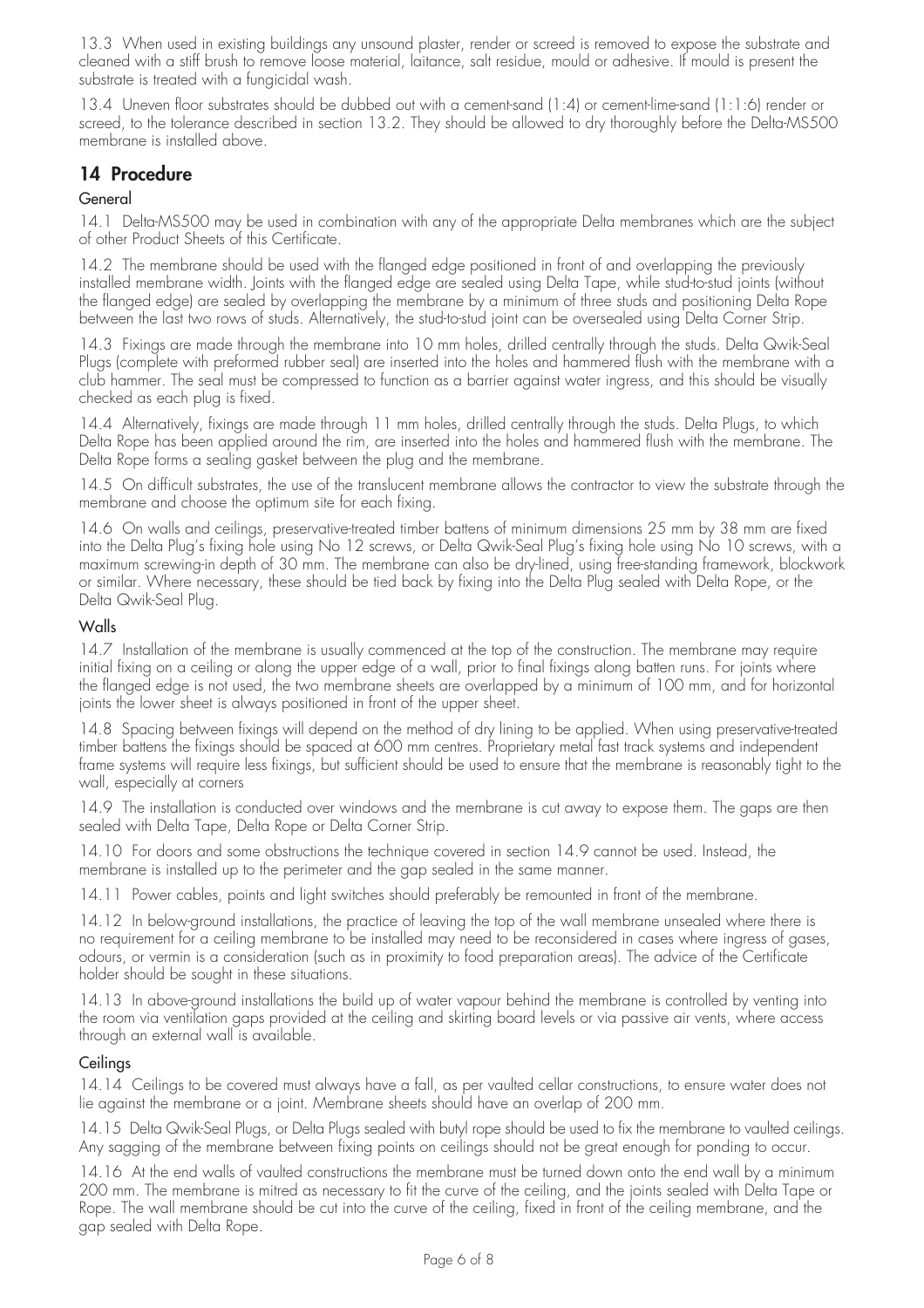#### Floors

14.17 Floors should have a drainage outlet point. There should be a fall towards the outlet point or a drainage channel made around the circumference of the floor, to ensure that water can flow to the outlet.

14.18 The membrane is rolled out 'studs down' over the floor, and consecutive membrane widths are laid so the flanged edge overlaps the first sheet by three studs., and the joints sealed in accordance with section 14.2. The joints can then be oversealed using Delta Corner Strip.

14.19 The membrane is cut within 5 mm of any pipes and services in the floor, and the gap filled with Delta Rope. If necessary, a patch of membrane is overlaid and sealed to the services with Delta Rope, and its perimeter sealed with Delta Tape or Delta Corner Strip.

14.20 Fixings must not be applied through the floor membrane.

14.21 Where appropriate, at wall/floor junctions and corners of the installation, the membrane may be cut flush and the gap between the wall and floor membranes sealed with Delta Corner Strip. Alternatively, the floor membrane may be turned up by 100 mm at the wall.

14.22 Where internal or external corners occur, these should be oversealed using Delta Corner Strip, in accordance with the Certificate holder's installation instructions.

## **15 Dry lining of walls**

Gypsum plasterboard to BS EN 520 : 2004, or similar dry lining boards which are the subject of a current BBA Certificate, are fixed to the battens with galvanized screws or nails, positioned a minimum of 12 mm from the edge of the board. Care should be taken to ensure that penetration of the plasterboard screws or nails is less than batten depth to avoid puncturing the membrane.

### **16 Floor membrane coverings**

16.1 If required, extruded closed-cell polystyrene insulation boards, minimum density 30 kg·m<sup>-3</sup>, may be laid over the membrane.

16.2 Suitable tongue-and-groove flooring board panels, should be selected in accordance with BS EN 12871 : 2010, and loose-laid over the membrane to within 10 mm of the walls. The panels are staggered and the joints sealed with a thermoplastic wood adhesive to BS EN 204 : 2001.

16.3 Alternatively, the membrane is covered by concrete or screed of minimum thickness 50 mm (or of minimum thickness 65 mm if laid over insulation boards) in accordance with BS 8204-1 : 2003. Care should be taken to ensure the membrane is not displaced when placing the concrete or screed. The concrete screed should be reinforced to inhibit shrinkage cracks.

16.4 Proprietary screeds, which can generally be laid at thicknesses less than 50 mm, may also be considered but the use of these products with the membrane has not been assessed by the BBA and is outside the scope of this Certificate.

## **17 Finishing works**

After the system has been installed and the walls dry-lined, permanent decorations such as vinyl paper or oil paint, may be applied. Temporary permeable decorations (necessary with traditional, cement-based waterproofers) are not necessary with this system.

## Technical Investigations

### **18 Tests**

18.1 Tests were carried out to determine:

- thickness melt-flow rate water absorption
- water vapour permeability of  $\qquad \qquad \bullet$  resistance to long-term and the membrane incorporating a joint short-term compression loading
- 
- 
- nail tear resistance puncture resistance.
- 
- 18.2 Independent test reports were examined relating to:
- density tensile strength and elongation.

## **19 Investigations**

19.1 A user survey of treated installations and contractors was conducted to establish the system's performance in use.

19.2 Visits were made to sites in progress to assess the practicability of installation in respect of sealing lap joints and corners, dry lining and flooring finishing works.

19.3 An assessment was made of the scope of use and durability of the system in relation to the generic properties of the membrane.

19.4 The manufacturing process and quality control procedures were examined and details were obtained of the quality and composition of the materials used.